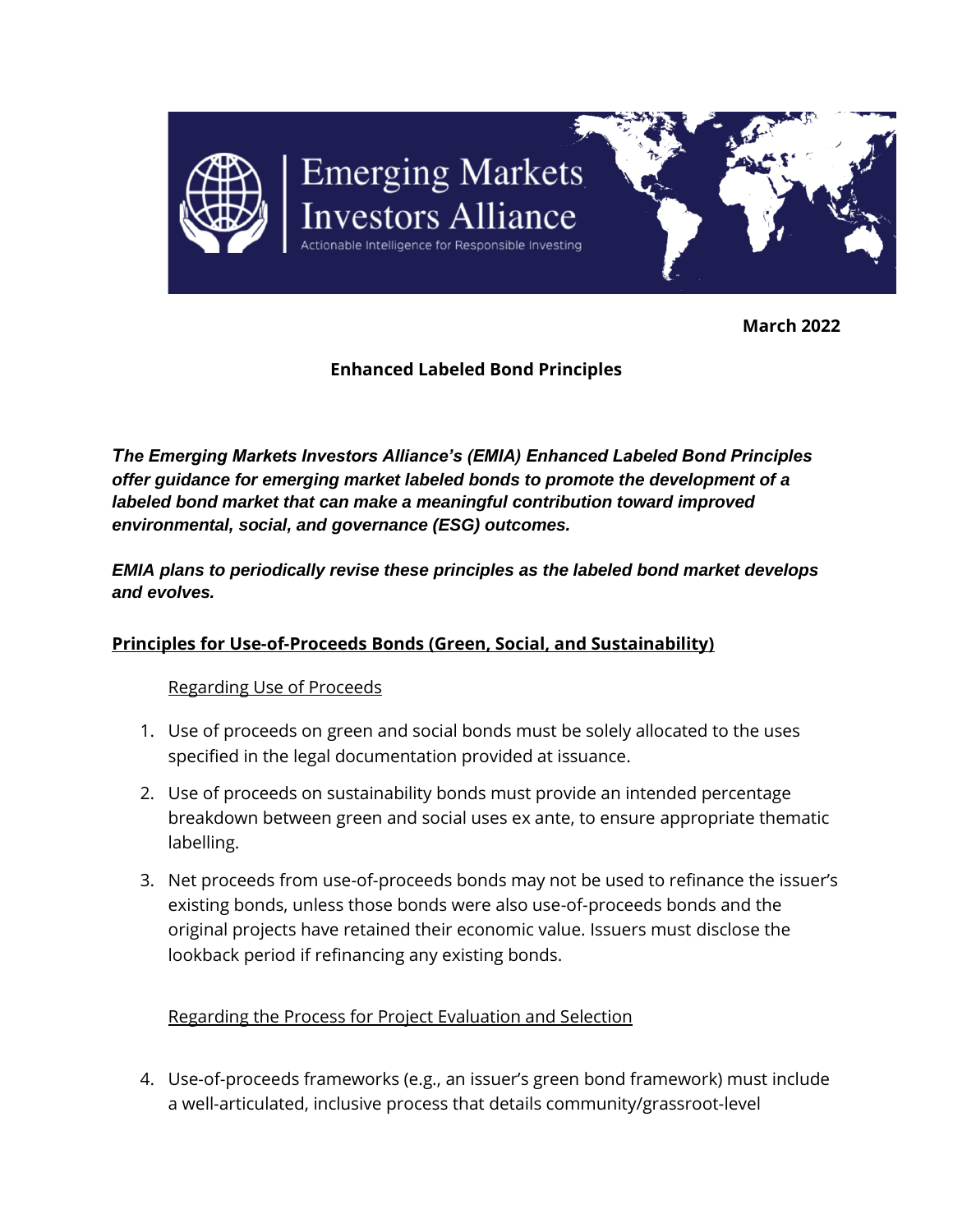involvement. The issuer must also conduct and provide clear and comprehensive analysis of the intended and unintended impacts across E, S, and G dimensions, typically carried out over several months.

5. The project selection committee should have independent oversight, with the majority of the selection committee composed of independent members, i.e., those who are not part of the company's management. In addition, the use of proceeds must be independently audited by an external verifier. For sovereign issuers and agencies, the independent oversight should be provided by a Multilateral Development Bank or other International Financial Institution, whenever possible.

# Regarding Management of Proceeds and Post-Issuance Reporting (Accountability of the External Verifier)

- 6. Unless otherwise prohibited by law, net proceeds should be kept in a structure that is ring-fenced from the general budget or other funds to avoid commingling and to ensure separation from general operating expenses or other non-impact items. This must be verified by external oversight.
- 7. Issuers of use-of-proceeds bonds must make annual impact reporting publicly available for all targeted projects. While it is expected that annual impact reporting will be conducted by the same independent external verifier who provides an initial opinion on the issuer's impact framework, all use-of-proceeds bonds must include a mechanism allowing bondholders to change the external verifier throughout the life of the bond.
- 8. Recourse on misuse of funds: Should the independent verifier find in their annual review that any funds have been spent on items different from those specified in the legal documentation provided at issuance, they should make this public; and the issuer should be required to immediately replenish these funds in the ringfenced pool from its general budget.
- 9. Issuers must report any findings from the external verifier regarding a failure to spend proceeds on specified uses throughout the life of the bond to all ESG data providers and scoring agencies for a reassessment of implications regarding the issuer's general ESG status/ratings (with consequences that could include losing labeled certification, exclusion from ESG benchmark indexes, Bloomberg delabelling, etc.). Issuers should be required to report the reasons for the change in